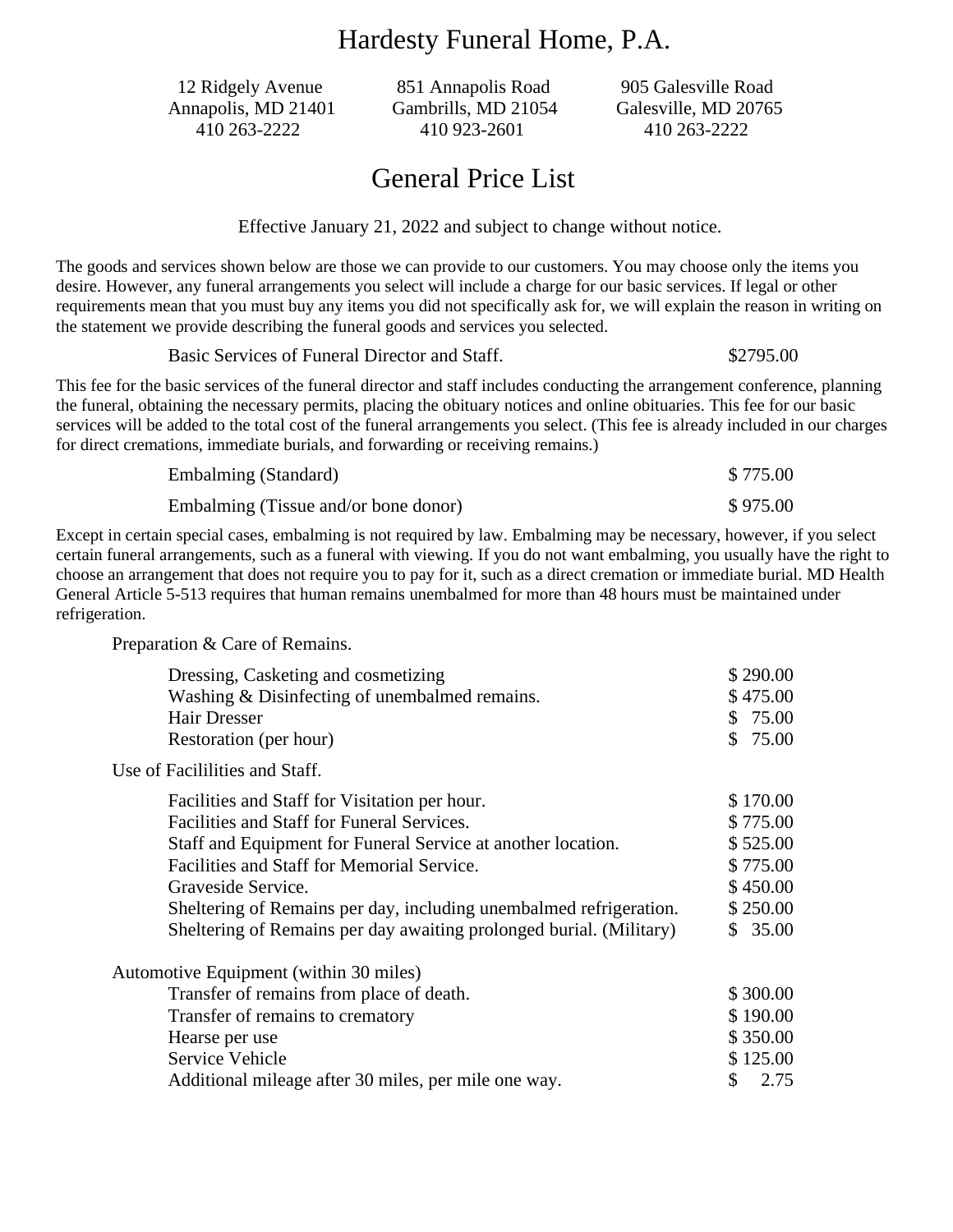| Caskets<br>A complete list will be provided at the funeral home.                        | \$1208.00 to \$10642.00 |                       |
|-----------------------------------------------------------------------------------------|-------------------------|-----------------------|
| <b>Outer Burial Containers</b><br>A complete list will be provided at the funeral home. |                         | \$895.00 to \$2895.00 |
| Urns & Urn Vaults                                                                       | \$                      | 130.00 to \$2250.00   |
| <b>Register Books</b>                                                                   | \$                      | 50.00 to 100.00       |
| Thank You Cards (25) /Prayer Cards (100)                                                | \$                      | 50.00                 |
| Custom Imprint and/or photo on Prayer cards.                                            | \$                      | 100.00                |
| Mailing Cremated Remains First Class Mail.                                              | \$                      | 125.00                |
| <b>Online Obituary</b>                                                                  | \$                      | 75.00                 |
| Boxed Stationary Sets.                                                                  | \$                      | 75.00 to 229.00       |
| Casket Air Tray                                                                         | \$                      | 200.00                |
| <b>Memorial Tribute Video</b>                                                           | \$                      | 150.00                |
| Forwarding of remains to another Funeral Home.                                          |                         | \$2325.00             |

 This charge includes basic services, local transfer, preparation of remains, transfer to airport and a combination-shipping container. This service does not include: Facilities for visitation, funeral services, or shipping charges.

Receiving of Remains from another Funeral Home.  $$2210.00$ 

This charge includes basic services, transfer from airport, sheltering and care of remains, and transfer to a local cemetery.

### **Immediate Burials.**  $$3495.00$  to \$14137.00

This charge includes basic services, local transfer of remains, sheltering of remains for up to 2 days, dressing  $\&$  casketing of remains and delivery to the cemetery. This service does not include embalming, facilities for visitation or funeral service, cemetery charges, any merchandise, placing obituaries and death notices or online obituaries.

| Immediate Burial with a casket provided by the client.         | \$3495.00 |
|----------------------------------------------------------------|-----------|
| Immediate burial with minimum casket provided by funeral home. | \$4703.00 |

Direct Cremations.  $$2165.00$  to \$3060.00

This charge includes basic services, local transfer of remains, transfer of remains to crematory, necessary authorizations and the basic services of the staff. This charge does not include the use of facilities and staff for visitation, viewing or ceremony, public or private prior to the cremation, the crematory fee, placing obituaries and death notices or online obituaries. If you want to arrange a direct cremation, you can use an alternative container. Alternative containers encase the body and can be made of materials like cardboard or composition materials (with or without an outside covering) The containers we provide are unfinished wood boxes and cardboard boxes.

| Direct Cremation with container provided by client.       | \$2165.00 |
|-----------------------------------------------------------|-----------|
| Direct Cremation with our minimum casket. (Cloth Covered) | \$3060.00 |
| Direct Cremation with an unfinished wood box.             | \$2715.00 |
| Direct Cremation with cardboard cremation container.      | \$2240.00 |
| Crematory Fee (up to 300 lbs)                             | \$250.00  |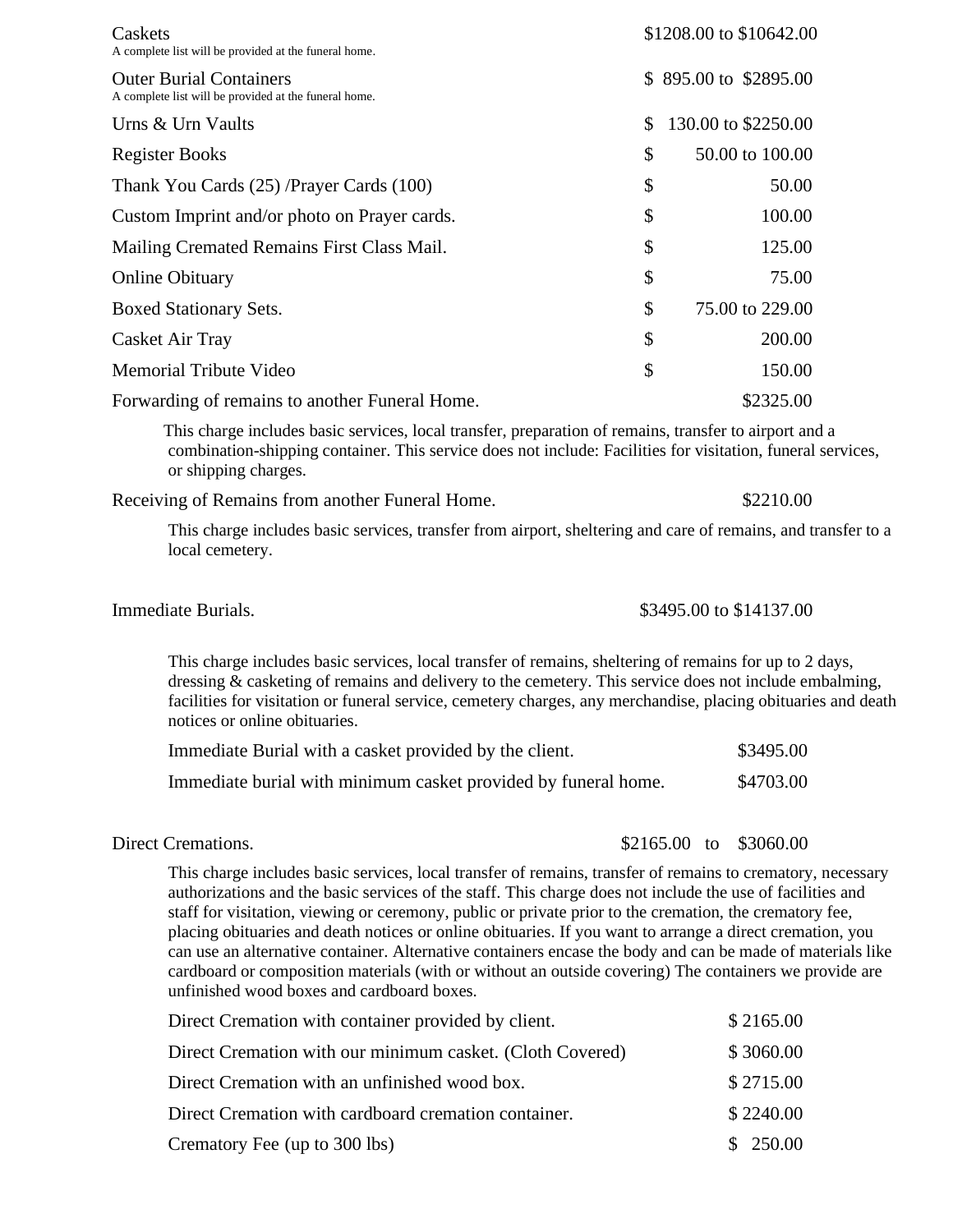## Complete Traditional Arrangement Packages

Traditional Funeral Service. \$4975.00 Basic Service of Funeral Director & Staff. Use of Facilities or other location for Visitation for up to 4 hours. Use of facilities for Funeral Service or service at church or synagogue. Transfer of remains from place of death. Embalming (Standard) or refrigeration of unembalmed remains for up to 2 days.\* Dressing, Casketing, & Cosmetology. Hearse to Cemetery the same day as service. Service/Utility Vehicle for flower disposition. Memorial Package: Prayer Cards, Acknowledgement Cards, & Register Book. Traditional Funeral Service with same day Visitation.  $$4750.00$ Basic Service of Funeral Director & Staff. Use of Facilities or other location for Visitation for up to 2 hours prior to funeral service. Use of facilities for Funeral Service or service at church or synagogue. Transfer of remains from place of death. Embalming (Standard) or refrigeration of unembalmed remains for up to 2 days.\* Dressing, Casketing, & Cosmetology. Hearse to Cemetery the same day as service. Service/Utility Vehicle for flower disposition. Memorial Package: Prayer Cards, Acknowledgement Cards, & Register Book. Traditional Funeral Service with no visitation. The metal same states of the state of the state of the state of the state of the state of the state of the state of the state of the state of the state of the state of the st Basic Service of Funeral Director & Staff. Use of facilities for Funeral Service or service at church or synagogue. Transfer of remains from place of death. Embalming (Standard) or refrigeration of unembalmed remains for up to 2 days.\* Dressing, Casketing, & Cosmetology. Hearse to Cemetery the same day as service. Service/Utility Vehicle for flower disposition. Memorial Package: Prayer Cards, Acknowledgement Cards, & Register Book.

All Traditional arrangement packages do not include cemetery charges, newspaper notices, certified copies of the death certificate, clergy honorarium, or any other cash advance items. Items may be added to a package. Nothing in the package may be deleted or deducted for cost.

\* If embalming is not selected, the casket will remain closed during any public visitation or funeral services.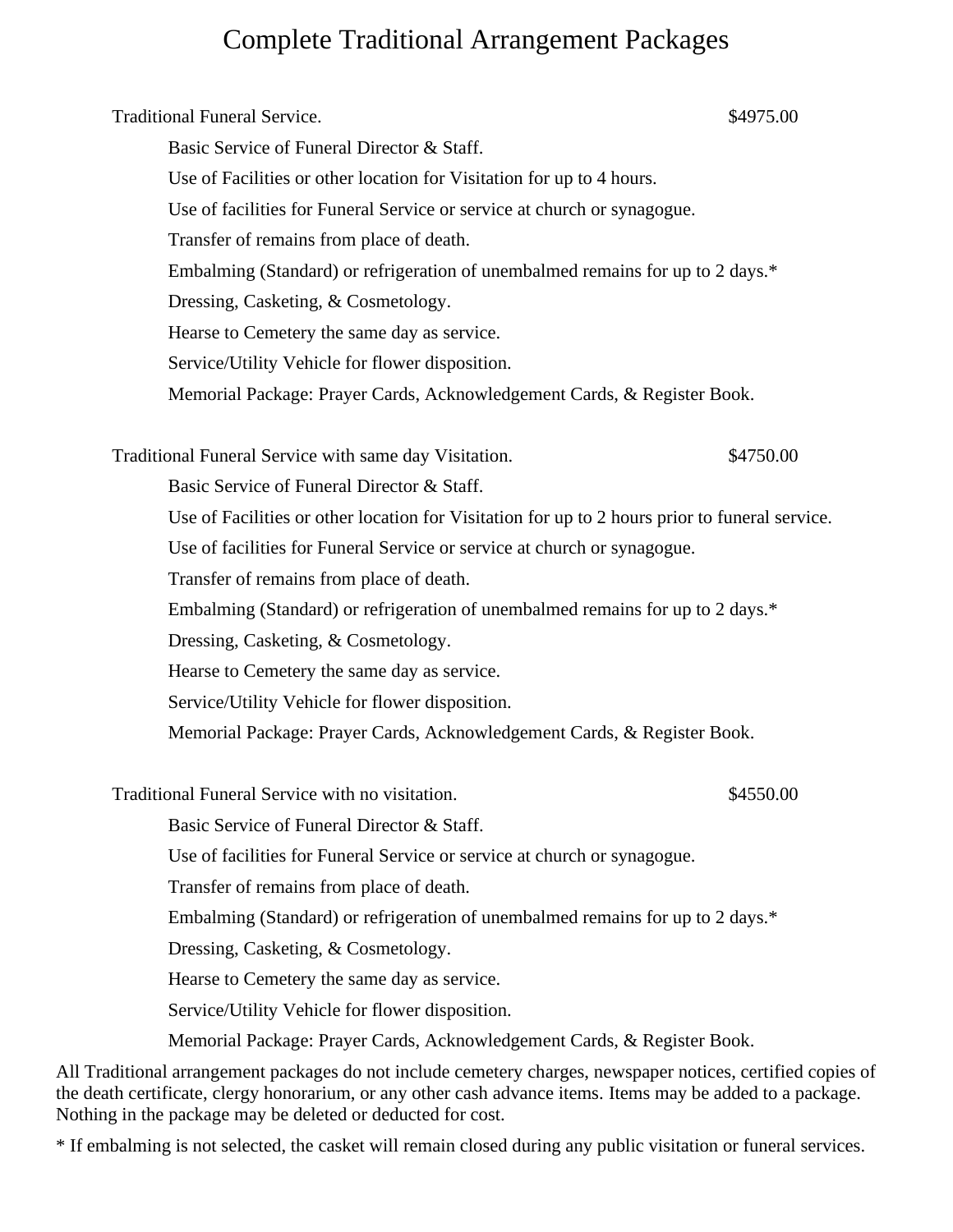# Complete Cremation Packages

| <b>Traditional Cremation Service.</b>                                                                                                                                                       | \$4975.00 |
|---------------------------------------------------------------------------------------------------------------------------------------------------------------------------------------------|-----------|
| Basic Service of Funeral Director & Staff.                                                                                                                                                  |           |
| Use of Facilities or other location for Visitation for up to 4 hours.                                                                                                                       |           |
| Use of facilities for Funeral Service or service at church or synagogue.                                                                                                                    |           |
| Transfer of remains from place of death.                                                                                                                                                    |           |
| Embalming (Standard) or refrigeration of unembalmed remains for up to 2 days.*                                                                                                              |           |
| Dressing, Casketing, & Cosmetology.                                                                                                                                                         |           |
| If needed, use of Hearse for funeral service at other location.                                                                                                                             |           |
| Service vehicle to crematory.                                                                                                                                                               |           |
| Service/Utility Vehicle for flower disposition.                                                                                                                                             |           |
| Memorial Package: Prayer Cards, Acknowledgement Cards, & Register Book.                                                                                                                     |           |
| Traditional Cremation Service with same day Visitation.                                                                                                                                     | \$4750.00 |
| Basic Service of Funeral Director & Staff.                                                                                                                                                  |           |
| Use of Facilities or other location for Visitation for up to 2 hours prior to funeral service.                                                                                              |           |
| Use of facilities for Funeral Service or service at church or synagogue.                                                                                                                    |           |
| Transfer of remains from place of death.                                                                                                                                                    |           |
| Embalming (Standard) or refrigeration of unembalmed remains for up to 2 days.*                                                                                                              |           |
| Dressing, Casketing, & Cosmetology.                                                                                                                                                         |           |
| If needed, use of Hearse for funeral service at other location.                                                                                                                             |           |
| Service vehicle to crematory.                                                                                                                                                               |           |
| Service/Utility Vehicle for flower disposition.                                                                                                                                             |           |
| Memorial Package: Prayer Cards, Acknowledgement Cards, & Register Book.                                                                                                                     |           |
| * If embalming is not selected, the casket must remain closed during any public visitation or funeral services.<br>Decedent must be embalmed if the Brockton Oak Rental casket is selected. |           |
| Direct Cremation with Memorial Gathering & Memorial Service.                                                                                                                                | \$3295.00 |
| Basic Service of Funeral Director & Staff.                                                                                                                                                  |           |
| Minimal use of facilities for identification.                                                                                                                                               |           |
| Use of facilities for Memorial Gathering on the same day as the Memorial Service or 4 hours for<br>a Memorial Gathering.                                                                    |           |
| Transfer of remains from place of death.                                                                                                                                                    |           |
| Washing & Disinfecting.                                                                                                                                                                     |           |
| Service vehicle to crematory.                                                                                                                                                               |           |
|                                                                                                                                                                                             |           |

Memorial Package: Prayer Cards, Acknowledgement Cards, & Register Book.